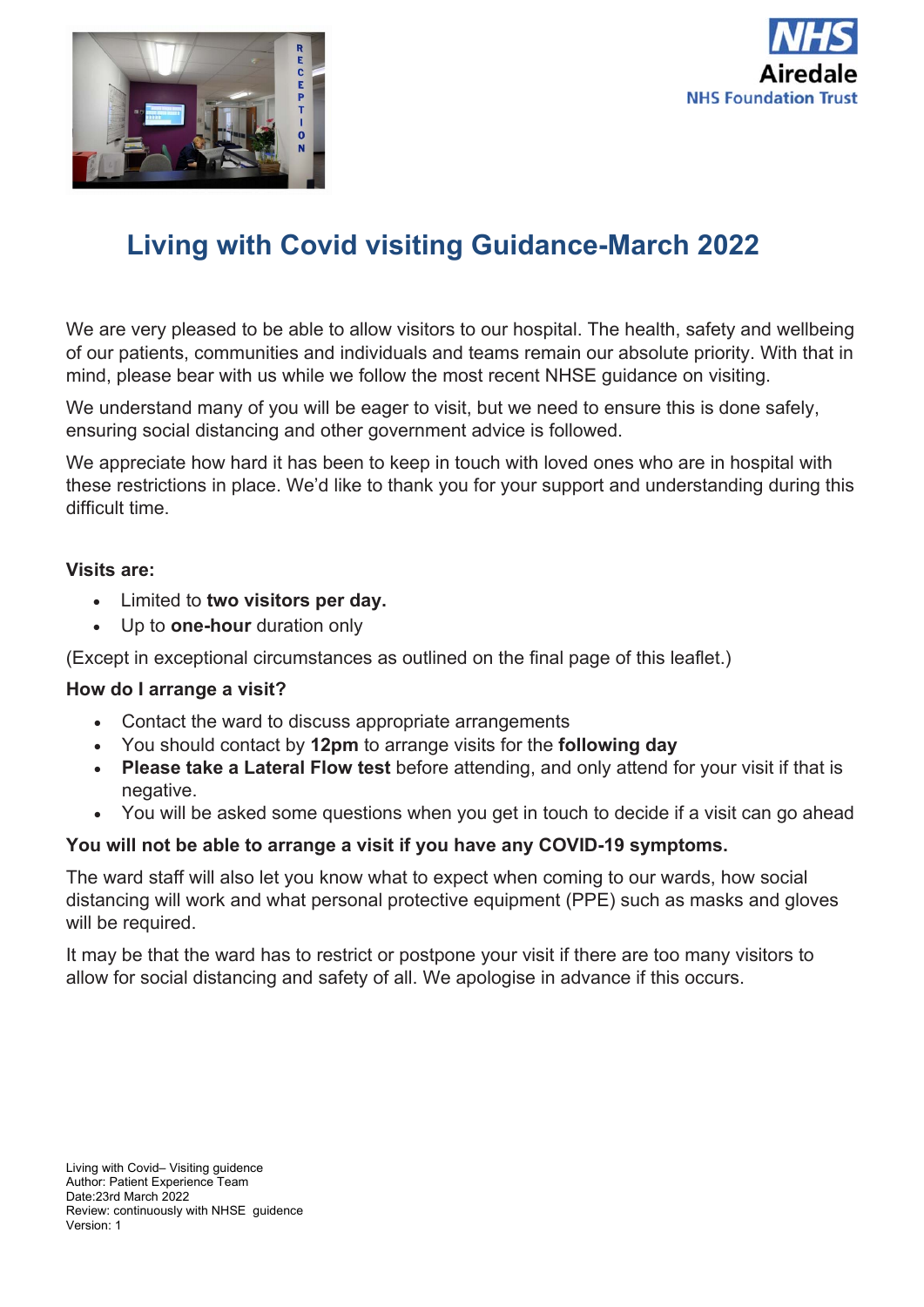



### **Visiting our adult inpatient settings during the COVID-19 pandemic**

To ensure that we can maintain our levels of safety for everyone, it is important for everyone to follow the expert national guidance on social distancing, to help limit the spread of COVID-19 and protect the most vulnerable people in our communities and our NHS.

If you have any of the following symptoms you **should not visit,** even if these symptoms are mild or intermittent, due to the risk they pose to others:

| Do you have new symptoms of a cough?                                                                              |
|-------------------------------------------------------------------------------------------------------------------|
| Do you have a high fever or a temperature?                                                                        |
| Do you have a change or loss of taste or smell?                                                                   |
| Do you have new symptoms of shortness of breath?                                                                  |
| Have you been in contact with anyone who has either a cough or fever in the 14<br>days prior to your appointment? |
| Have you been in contact with anyone confirmed to be Coronavirus positive?                                        |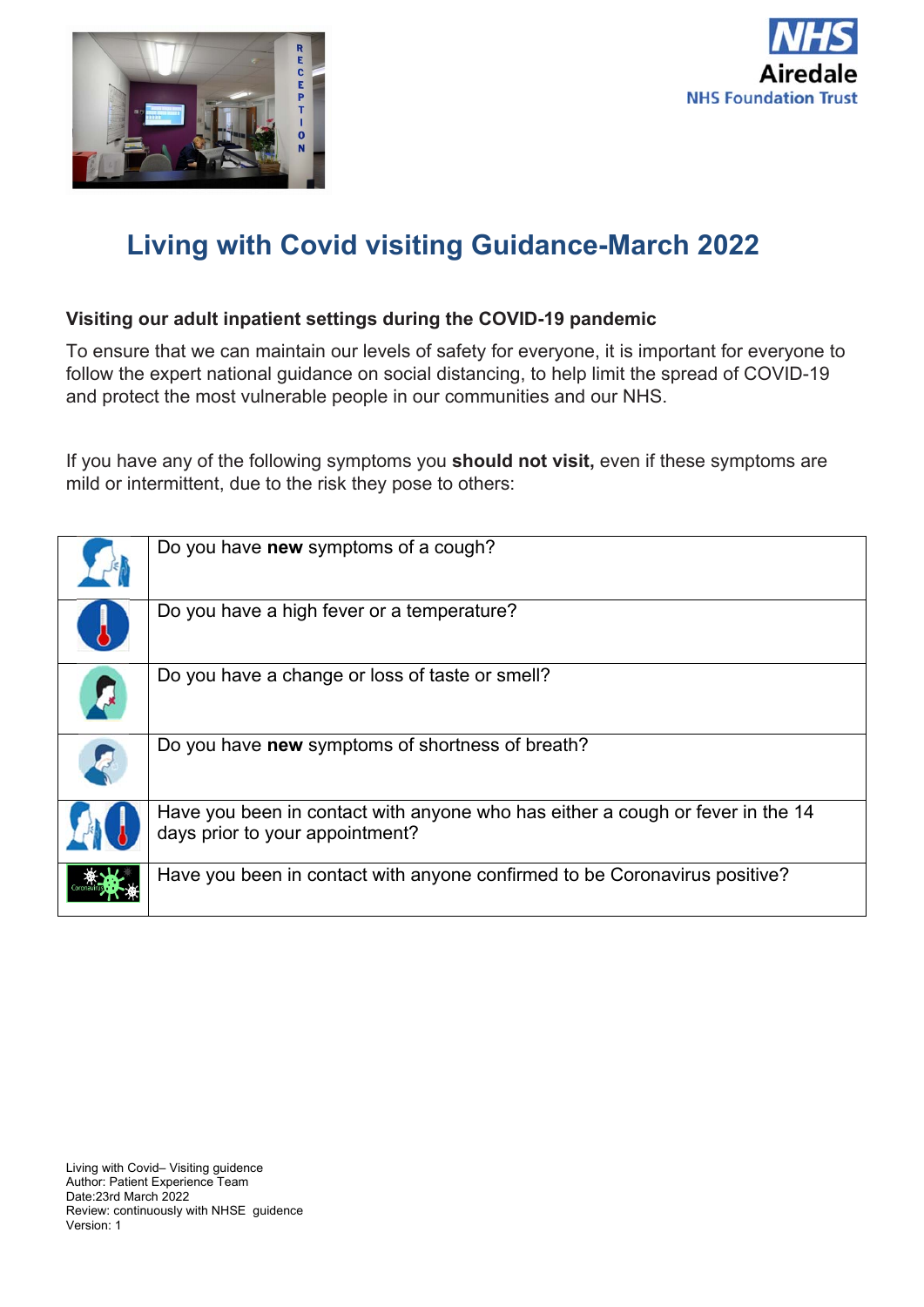



### **What to expect when you visit our hospitals:**

|      | You must always wear a mask coming into the hospital building. These are<br>supplied at the hospital entrances. If arriving on public transport you will be<br>required to wear your own mask to travel.                                                                                                                                                                                                    |
|------|-------------------------------------------------------------------------------------------------------------------------------------------------------------------------------------------------------------------------------------------------------------------------------------------------------------------------------------------------------------------------------------------------------------|
|      | Do not arrive too early for your visit and leave the ward as soon as your visit has<br>finished. You should not visit any other part of the hospital. Each visit will last one<br>hour maximum.                                                                                                                                                                                                             |
|      | Clean your hands using the disinfectant hand sanitiser provided or soap and water<br>where available:<br>on arrival to the hospital on entering the ward/department<br>when putting on or taking off any personal protective equipment (PPE) or<br>face coverings<br>on leaving the patient's bed space<br>on leaving the ward or department<br>on leaving the hospital building<br>as soon as you get home |
|      | The Trust follows government two metre social distancing guidance wherever<br>possible in the hospital. You are asked to adhere to this during your visit, including<br>all communal areas and lifts. You will witness that this is not possible for staff<br>when caring for patients.                                                                                                                     |
|      | You will not be required to self-isolate following your visit, as your risk from virus<br>transmission will have been minimised by following the visiting guidance.                                                                                                                                                                                                                                         |
| Exit | You should then follow the signs to leave the department. Please stay to the left of<br>all corridors as marked on the floor. Please do not visit any other part of the<br>hospital. You should dispose of your mask at the bin by the exit of the hospital.                                                                                                                                                |

If at any point following your visit you display symptoms of COVID-19 you should follow the NHS guidance about self- isolating.